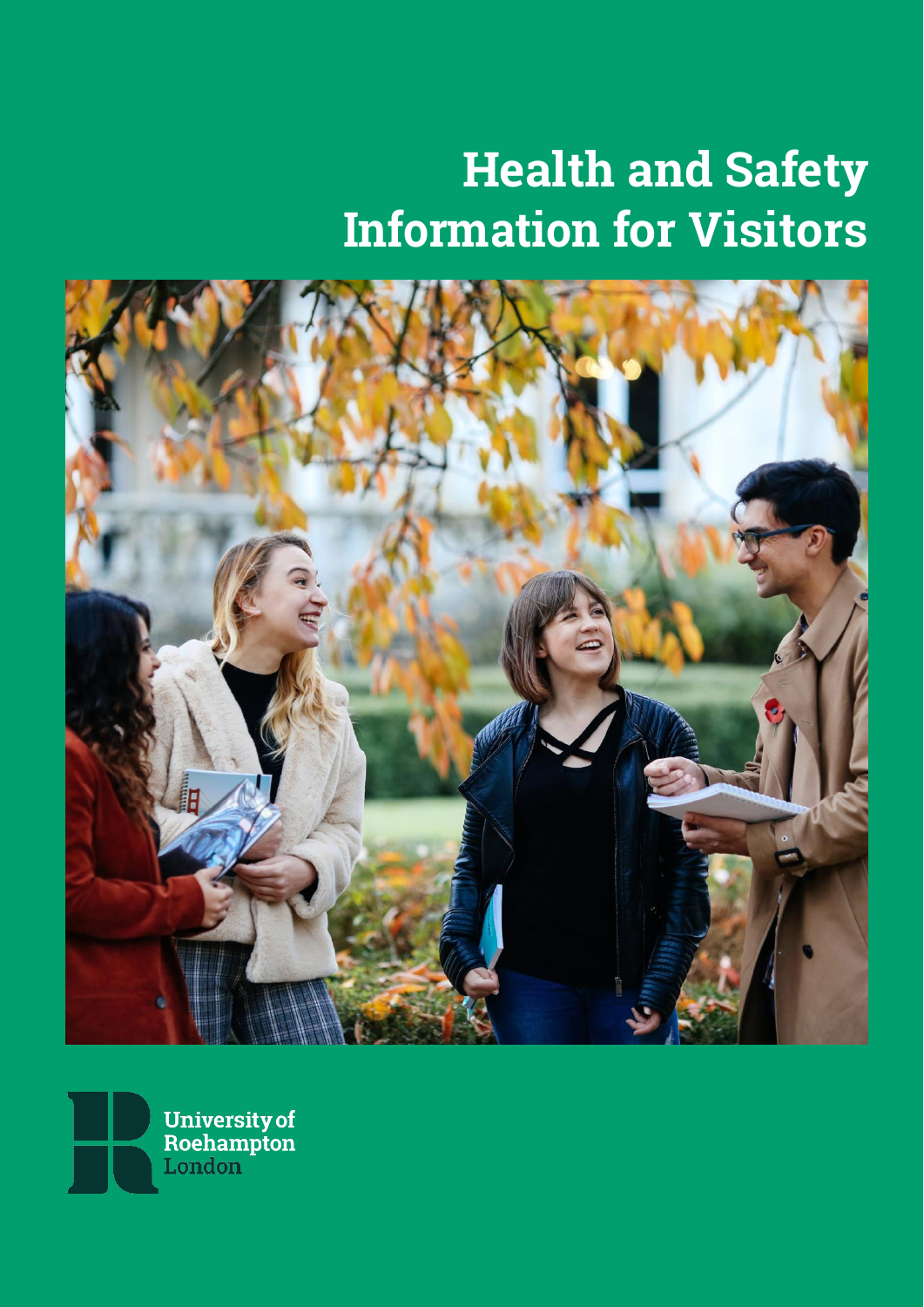# Welcome to the University of Roehampton

We ask that you take some time to familiarise yourself with the health and safety information provided below.

Your host will be able to answer any queries that you may have regarding your visit to the University. We hope you have a safe and enjoyable time here.

[healthandsafety@roehampton.ac.uk](mailto:healthandsafety@roehampton.ac.uk)

## Coronavirus - Guidance for visitors coming to the University campus

All authorised visitors and contractors are encouraged to complete a home self-test for COVID-19 before travelling to campus. Only attend campus if your test shows a negative result. If your test result is positive or if you have COVID-19 symptoms, please do not attend campus.

We ask that you remain considerate of others and consider wearing a face covering indoors, unless you are exempt. We ask that you practice social distancing and good hygiene measures while on the University campus

You can check any symptoms using the NHS 111 Online service [here](https://111.nhs.uk/covid-19/)

For the latest University of Roehampton Coronavirus (COVID-19) information and support please visit <https://www.roehampton.ac.uk/coronavirus/>

# University of Roehampton Health and Safety Information

### University responsibilities

The University has a legal duty to ensure non employees such as visitors, contractors and students are not harmed as a consequence of the activities of the University or its staff, or the condition of its premises and equipment. The University has a legal duty to provide all employeeswith:

- A safe place for work
- Safe systems of work
- Suitable and safe work equipment
- Adequate welfare arrangements

#### Your responsibilities

As Visitor or Consultant you also have duties:

- To take reasonable care for the health and safety of yourself and others who may be affected by your acts or omissions
- To cooperate with your site contact by complying with the University's health and safety policies and procedures
- You must not interfere with, or misuse, anything provided for the purposes of health and safety orwelfare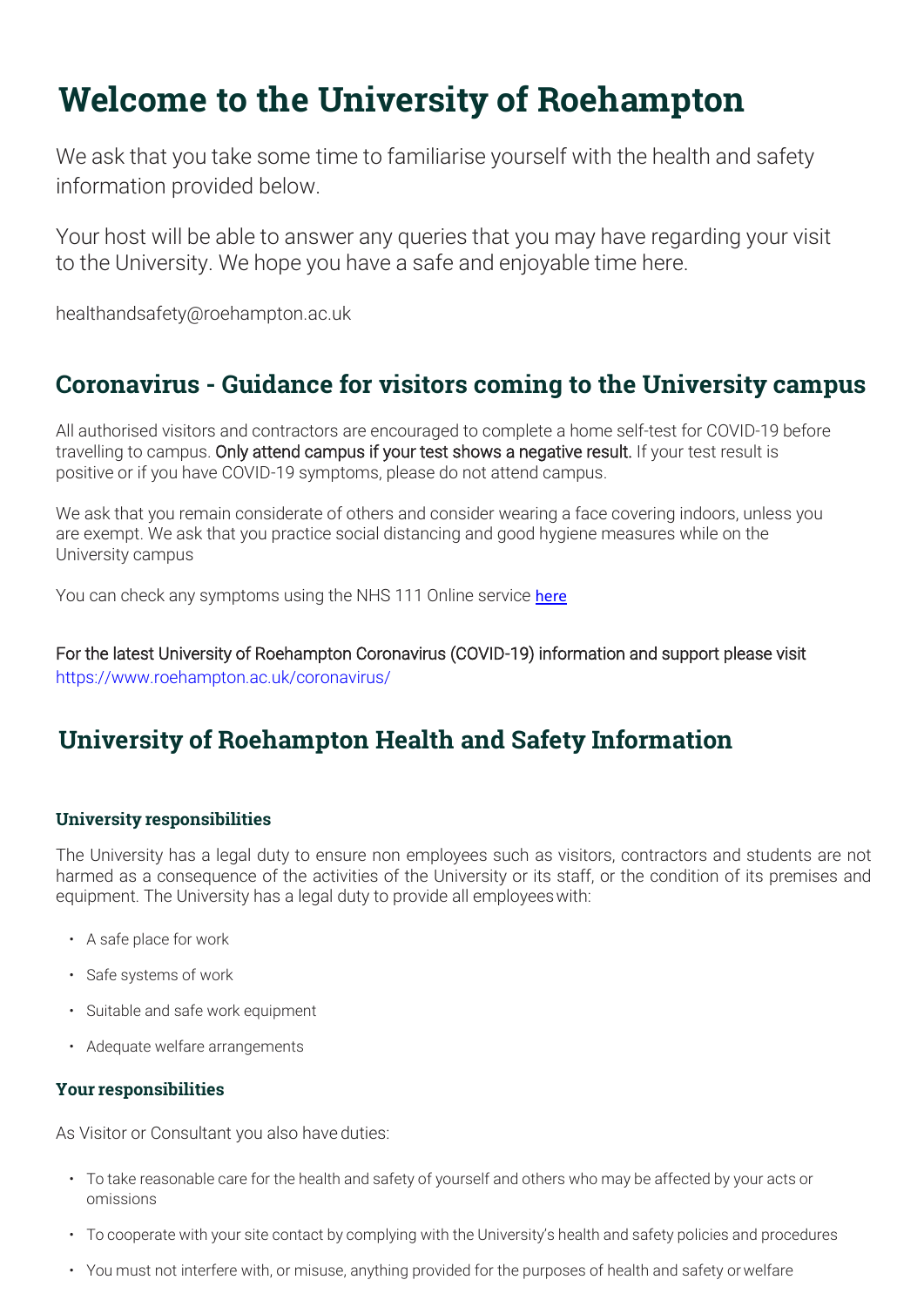• You must inform the University if you are aware of any dangerous work situations or events

#### Policy andorganisation

#### The University Health and Safety Policy

- https://www.roehampton.ac.uk/corporate-information/policies/
- States the University's commitment to the effective management of health and safety
- Describes the University's health and safety aims and objectives
- Describes how health and safety will be managed and where responsibility lies
- Details the arrangements in place to assist with the development of a positive health and safety culture and the provision of adequate resources to achieve this

#### Emergency procedures

- Dial ext. 3333 on any internal telephone to report an emergency such as:
	- Fire (activate the fire alarm first)
	- Injury or ill health requiring first aid
	- Any dangerous situation
- Dial 020 8392 3333 from a mobile phone
- Campus security provide the first response, including First Aid, and will summon the emergency services if required

#### Fire Safety

- Fire Action notices are displayed in all buildings
- They instruct you what to do if you discover a fire or hear the fire alarm
- They will indicate which Fire Assembly point you are required to go to
- They are located close to all fire alarm call points and building exits

#### If you discover a fire:

- Sound the alarm using the red 'break glass' fire alarm call point
- Call Security on ext. 3333 (or 020 8392 3333 on a mobile phone)
- If you can do so safely alert other people at risk and close doors and windows
- Then leave the building quickly by the nearest safe fire exit and